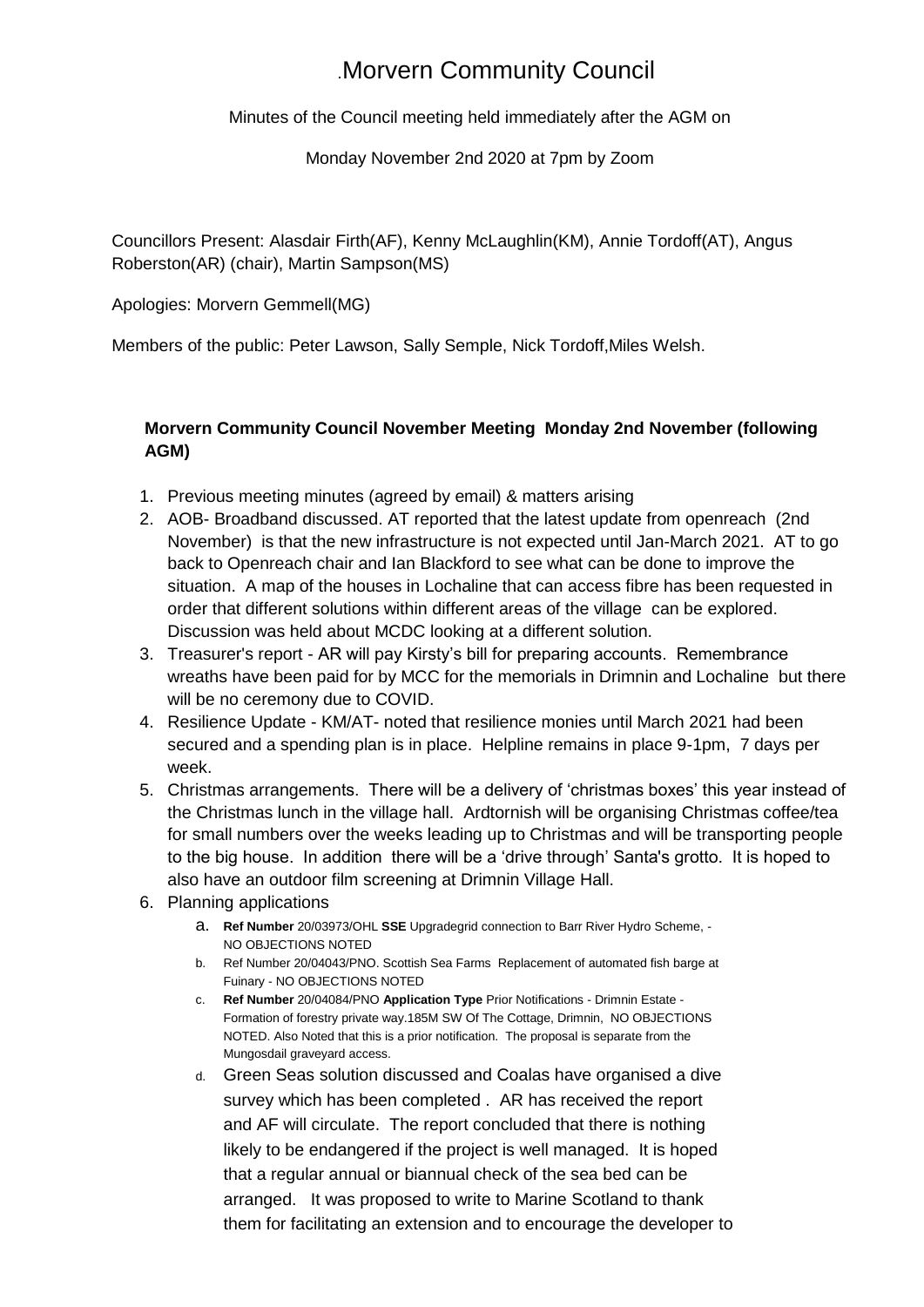work with Coalas and ensure that if the scheme was not to be successful that all residue is removed. **ACTION AR** Discussion held around any revenue from crown estate should come into the Morvern Community.

- 7. Community Plan- AR has sent an Initial application to Foundation Scotland to fund the work. AT submitted an application to the Highland Council discretionary fund. It was thought that a scoping exercise to carefully understand how people wish to be consulted would be helpful in the first instance prior to developing a full plan. NG discussed that the planned creation of a new website by MCDC might benefit from the scoping exercise to understand how the community communicates with each other. Learning from the Killundine project all agreed that it would be helpful to understand how developing projects can consult and communicate in the future. AR stated that a good website requires it to be adaptable to meet the communities' needs.
- 8. Village tidy- No update for this meeting.

9. Killundine Update - AF summarised the process and outcome of the Killundine Project Morvern Community Woodlands along with other members of the community and independent advisors had worked to develop a viable plan that delivered benefits to the community. These objectives had been identified in the consultation meetings and earlier community meetings about land management in Morvern. With the support of other members of the community and people elsewhere in Scotland MCW had raised the £2.5M to buy the estate and negotiated an approach that would have delivered the estate into community ownership by March 2021. Further fundraising was in process, which would have brought in sufficient funding to initiate redevelopment of the estate, releasing the capital in the forestry plantations and providing direct employment as well as housing and environmental restoration. A plan to regenerate the farm and hill ground in partnership with charitable partners was in development.

MCW went through the process to attempt to purchase Killundine following guidance provided by the Scottish Government. Prior to purchase, MCW registered a Community Right to Buy on the land, which was supported by a petition of 10% of local voters. Following this, a consultation exercise led by external consultants was gone through, involving community meetings in Lochaline and Drimnin at the start and at the end, and a submission for funding to the Scottish Land Fund was made. The MCW membership (over 120 people from the local community) was also asked for their opinion. The directors at the time received positive feedback from the vast majority of MCW members. The process of developing an application to Scottish Land Fund (SLF) also identified likely points of contention which were addressed as much as possible in the plan. Normally, a SLF application would have required a ballot before it was awarded funding. In this case, the ballot had been arranged but was cancelled by the electoral office at the start of the Covid outbreak and the Land Fund awarded £1M funding on the basis that sufficient community support had been ascertained through the community consultation carried out by independent consultants.

Following the SLF decision to offer funding, the MCW board took some time to consider whether it would be possible to fundraise the remaining £1.7M in less than 5 months with no funding or staff to do this. After considering the options and getting external advice, the board decided that it was unlikely, but might be possible, and nothing would be lost by attempting to raise the funds. MCW were careful to ensure that this did not put any impact on existing local funders like Morvern Community Trust or local people and concentrated on looking for funding from a benefactor or charitable trust who would bring in funds from outside Morvern. Once the decision to progress with the fundraising had been taken, MCW pursued finding out whether a ballot could be conducted. This was not an easy process, as the electoral office had diminished resources and was at first not in a position to answer the question about if and when a ballot could take place. The Land Fund made it clear that a ballot was not required to access the funding offered but the MCW trustees felt that without a positive ballot result the project could not succeed. After lockdown was eased, it became clear that it would be possible to hold a ballot by using a third party, Civica, and following some fundraising to pay the additional cost for holding the ballot in this way MCW went forward with organising it. The time that had elapsed meant that the ballot could just be squeezed in before the deadline for raising the additional funds 31st October 2020.

Due to Covid restrictions, MCW trustees and members were largely unable to hold consultation events to tie in with the ballot and update local people on the Killundine project. There were 103 votes in favour and 142 against. This was a turnout of 72.5% from an electorate of 338, giving a proportion of 42% in favour and 58% against.

10. Nature Scot invites expressions of interest for purchase of land at Glencripesdale. Closing date for expressions of interest - April 5th 2021[.](https://www.nature.scot/enjoying-outdoors/naturescot-nature-reserves/glencripesdale-nature-reserve) [https://www.nature.scot/enjoying-](https://www.nature.scot/enjoying-outdoors/naturescot-nature-reserves/glencripesdale-nature-reserve)